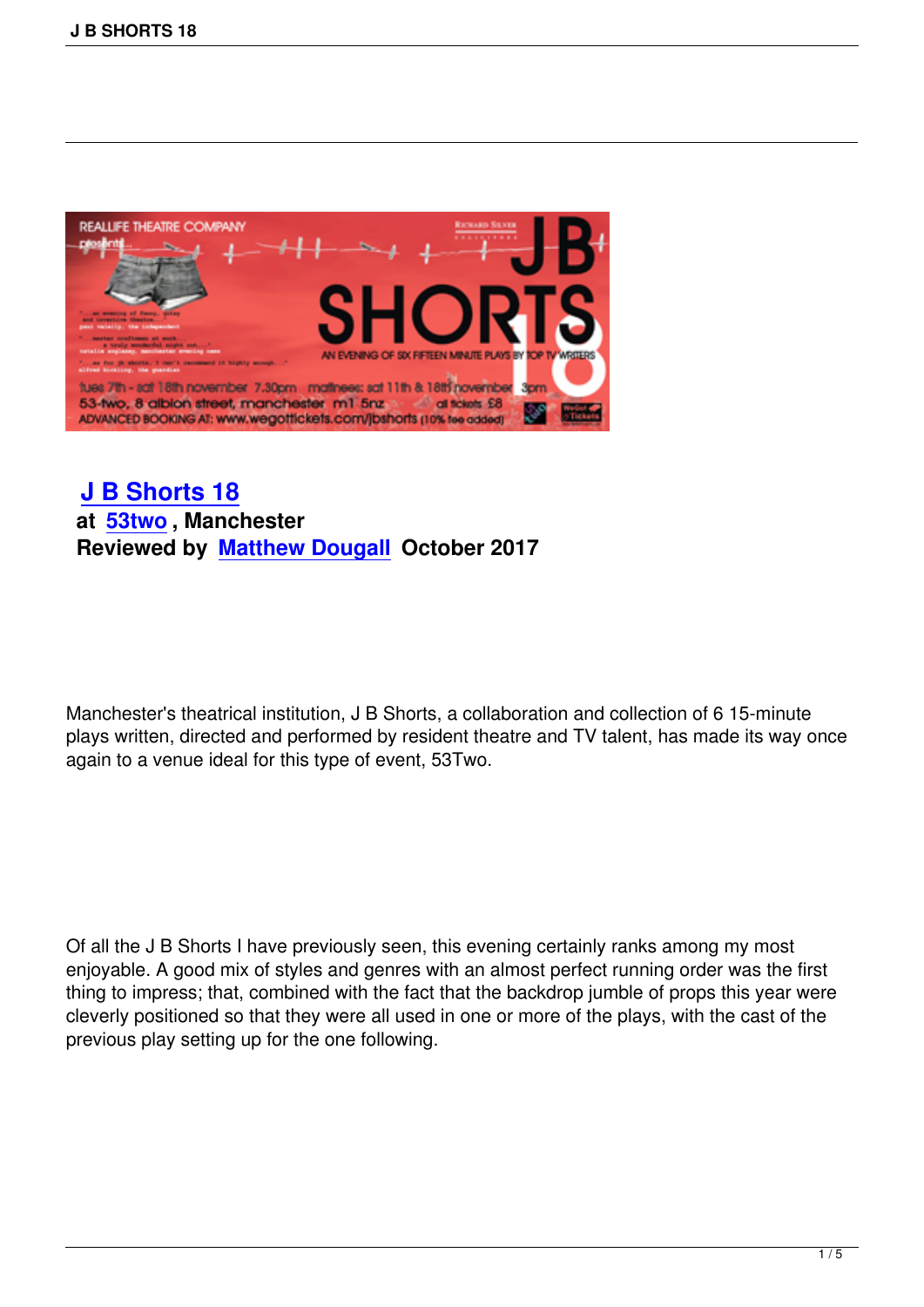I suppose it is inevitable in an evening of 6 short plays you are going to enjoy some more than others, and some will leave a greater impression on you. The other thing is that sometimes TV writing / directing / acting doesn't necessarily transfer so easily to the stage, and so without doubt I preferred those this evening which had a greater theatrical quality about them. Of course all art is subjective, we all know this, so as previously hinted at, this evening was indeed very enjoyable overall with some of the best acting and directing I have seen from a J B Shorts evening.

The first play to go was *Artistic Differences*, written by **Lindsay Williams** and directed by **Mic key Jones**

. It tells the story of a faded but famous music duo, 'Pharmacy', who, between them and their new manager, engineer their own comeback. Things don't go quite right with this though and so, live on stage of their opening comeback concert, they play their new material to the annoyance of said new manager. It was a nice idea, and well written. The two actors playing the drug-taking, rock-n-roll life-style band members were excellently cast, as they were both also required to sing and play the guitar. A great start to the evening therefore was provided by **Keeley Fitzgerald**

**John Mackie** , and **Stephen Donald**

,

.

There followed a play tackling the tricky subject of abortion. We see a group of Irish women on board a ship moored just inside international waters, willing and ready to terminate their pregnancies - something I have just learned is still against the law in Ireland. There is a twist and a spike in the story which didn't end how I expected it to. Excellent. Written by **Jan McVerry** and directed by

**Megan Marie-Griffith** , the strong cast were **Amy Forrest**

, **Clare Cameron**

,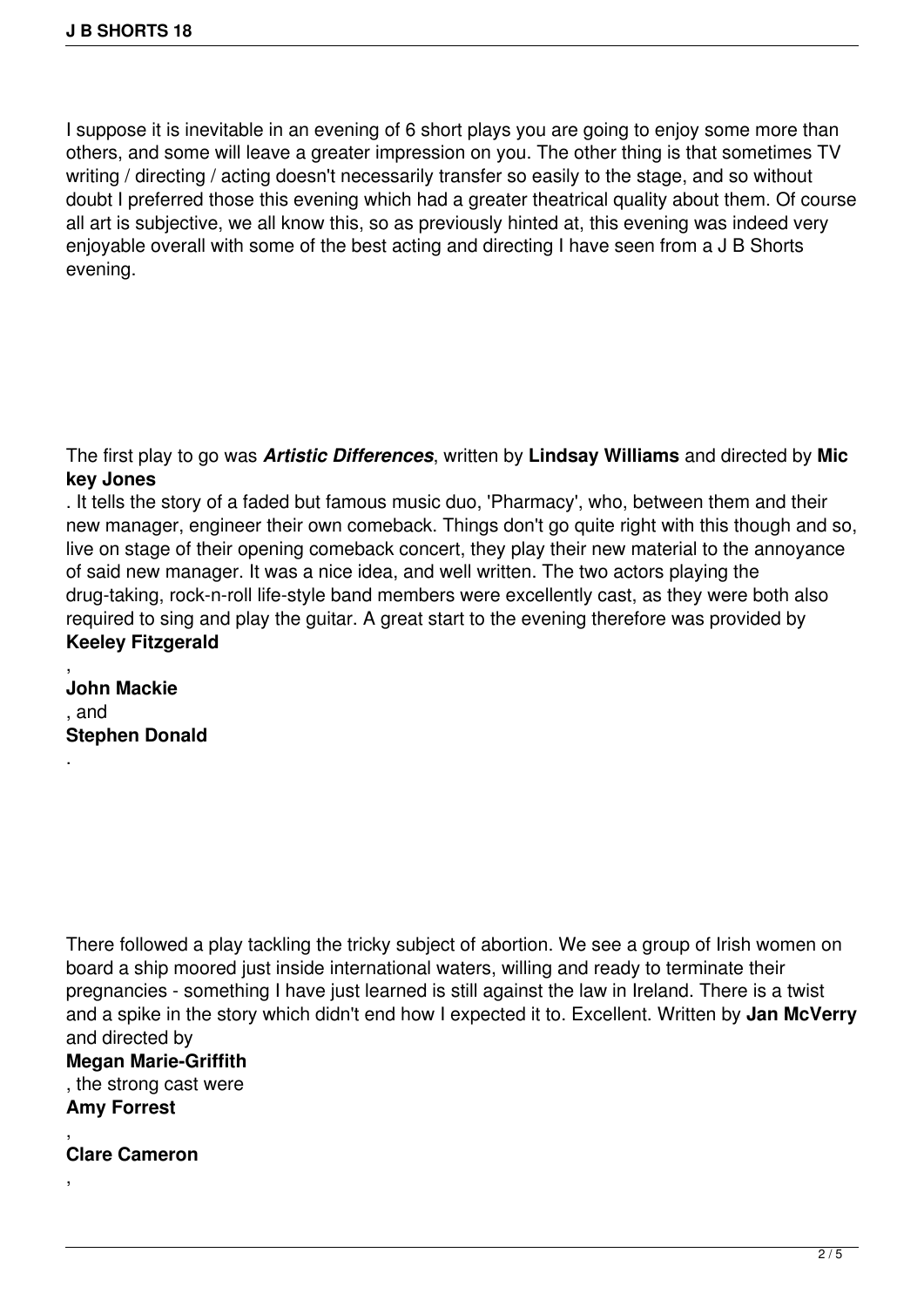**Wendy Patterson**

**Anna Jabarteh** and **Leon Tagoe**

,

.

Last before the interval was a romantic pastiche called Forever Eighties by Dave Simpson and Diane Whitley. A nice idea having the younger versions of themselves re-enacting their cathartic moment; however the end was a disappointment for me. Nicely played though by **Kerry Willson-Parry**

, **Martin Wenner**

, **Jennifer Hulman** and **Peter Stone**

.

.

After the interval and we came back to watch *Playmates* by **Trevor Suthers**. We see two adults playing and acting like two young children, and as the play turns sour they immediately become the man and wife that they are, and we see how their marriage is not as strong as it should be, and the little things which nag relationships have been allowed to become big things. Nicely acted by **Ki mberly Hart-Simpson** and **Peter Ash**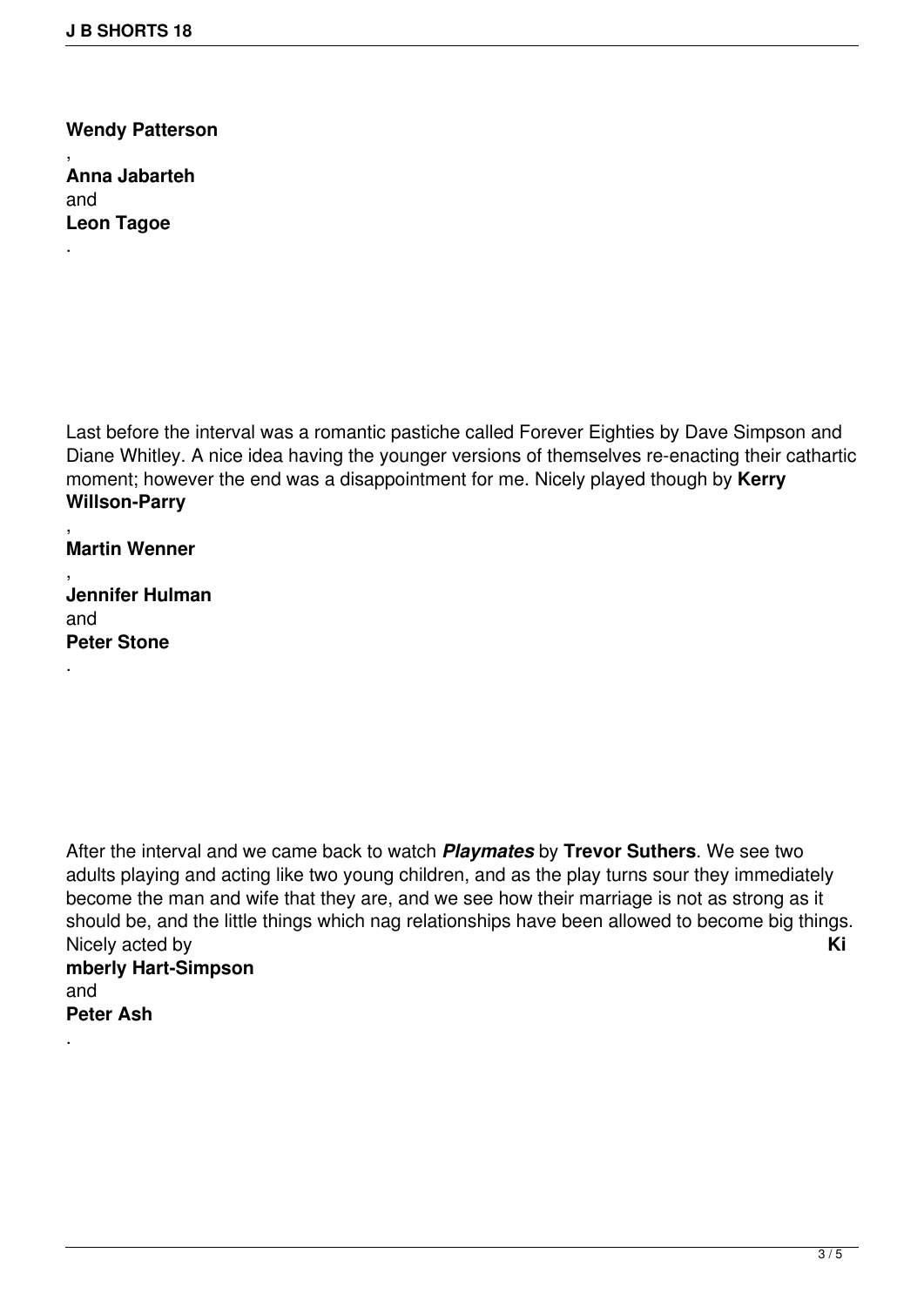However, for me, the best two pieces of the evening were saved until last. The penultimate was a rather clever idea of incorporating internet, specifically Facebook, commentary style and behaviour into everyday conversation. The frightening thing about this is that we are not too far away from this happening, as I hear from time to time young teenagers chatting with each other with the occasional vocalised 'lol' or 'OMG', and if facial expressions were emojis then the teenagers win hands down! #justsayin' (lol). Written by **Pete Kerry** and **James Quinn**, and directed by

## **Martin Gibbons**

, the four cast members of **Lee Toomes**

, **Hannah Ellis-Ryan**

, **Greg Kelly** and

## **Victoria Oxley**

were put through their - oh wait a minute, I've just seen an article on the 10 best photos of catbearding! - paces.

And finally the evening came to a more sober but still comedic and clever conclusion with a short piece with dementia as the subject matter. *Flotsam And Gypsum* by **Peter Bowker** and directed by

## **Chris Lawson**

, saw a young plasterer working in an old lady's flat. The lady has dementia and confuses him with her own son which has a rather hard impact on him. The most interesting thing for me here was that I could see elements of my own mother in this character, and so it was indeed very real and quite close to home. How much did she know already, and how much was she simply playing the dementia card? Very touching and a lovely way to end the evening, played superbly by

**William Fox** and **Val Tagger**

.